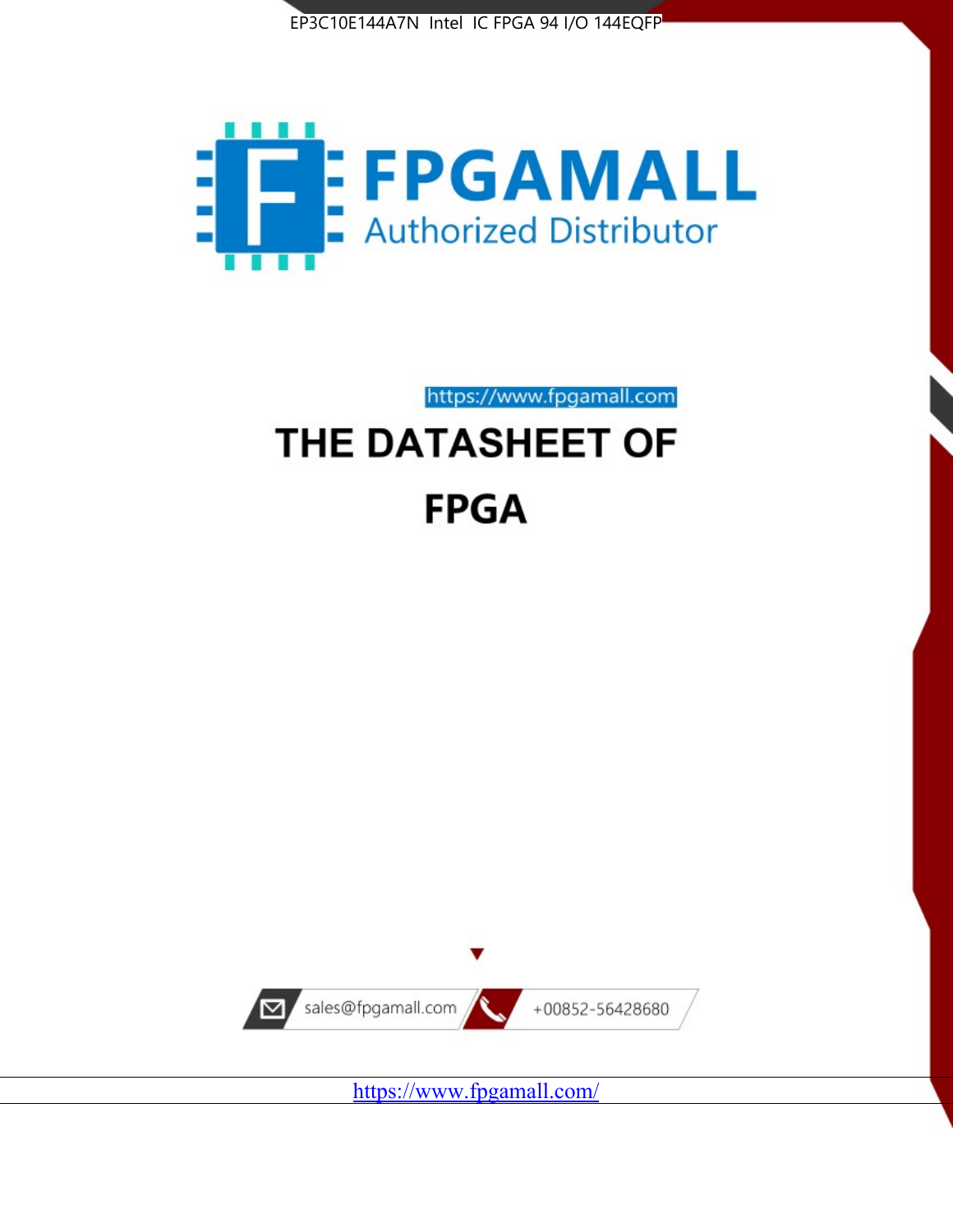EP3C10E144A7N Intel IC FPGA 94 I/O 144EQFP



## **1. Cyclone III Device Family Overview**

#### **CIII51001-2.4**

Cyclone® III device family offers a unique combination of high functionality, low power and low cost. Based on Taiwan Semiconductor Manufacturing Company (TSMC) low-power (LP) process technology, silicon optimizations and software features to minimize power consumption, Cyclone III device family provides the ideal solution for your high-volume, low-power, and cost-sensitive applications. To address the unique design needs, Cyclone III device family offers the following two variants:

- Cyclone III—lowest power, high functionality with the lowest cost
- Cyclone III LS—lowest power FPGAs with security

With densities ranging from about 5,000 to 200,000 logic elements (LEs) and 0.5 Megabits (Mb) to 8 Mb of memory for less than  $\frac{1}{4}$  watt of static power consumption, Cyclone III device family makes it easier for you to meet your power budget. Cyclone III LS devices are the first to implement a suite of security features at the silicon, software, and intellectual property (IP) level on a low-power and high-functionality FPGA platform. This suite of security features protects the IP from tampering, reverse engineering and cloning. In addition, Cyclone III LS devices support design separation which enables you to introduce redundancy in a single chip to reduce size, weight, and power of your application.

This chapter contains the following sections:

- "Cyclone III Device Family Features" on page 1–1
- "Cyclone III Device Family Architecture" on page 1–6
- "Reference and Ordering Information" on page 1–12

## **Cyclone III Device Family Features**

Cyclone III device family offers the following features:

#### **Lowest Power FPGAs**

- Lowest power consumption with TSMC low-power process technology and Altera® power-aware design flow
- Low-power operation offers the following benefits:
	- Extended battery life for portable and handheld applications
	- Reduced or eliminated cooling system costs
	- Operation in thermally-challenged environments
- Hot-socketing operation support

@ 2012 Altera Corporation. All rights reserved. ALTERA, ARRIA, CYCLONE, HARDCOPY, MAX, MEGACORE, NIOS, QUARTUS and STRATIX words and logos are trademarks of Altera Corporation and registered in the U.S. Patent and Trademar



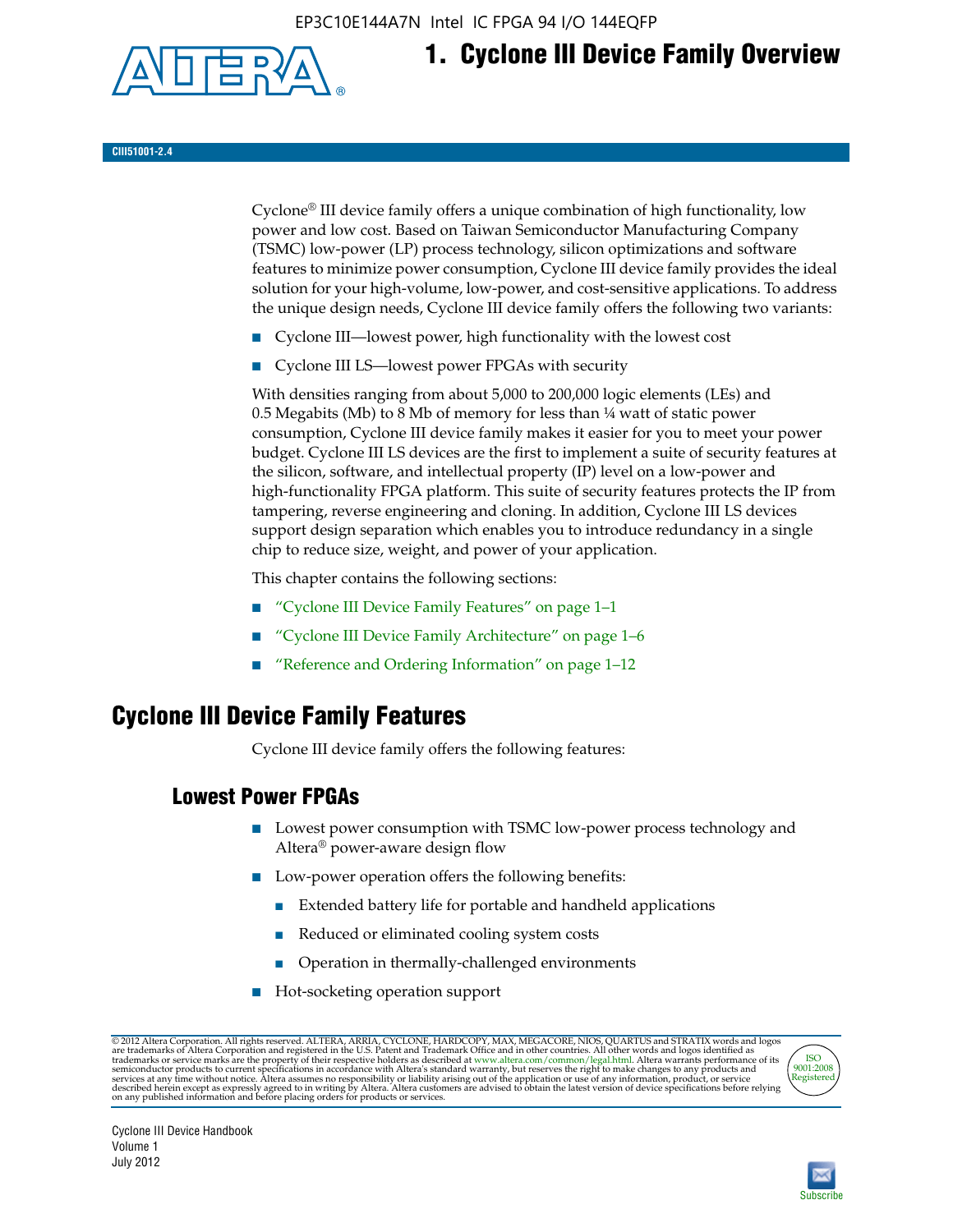#### **Design Security Feature**

Cyclone III LS devices offer the following design security features:

- Configuration security using advanced encryption standard (AES) with 256-bit volatile key
- **■** Routing architecture optimized for design separation flow with the Quartus<sup>®</sup> II software
	- Design separation flow achieves both physical and functional isolation between design partitions
- Ability to disable external JTAG port
- Error Detection (ED) Cycle Indicator to core
	- Provides a pass or fail indicator at every ED cycle
	- Provides visibility over intentional or unintentional change of configuration random access memory (CRAM) bits
- Ability to perform zeroization to clear contents of the FPGA logic, CRAM, embedded memory, and AES key
- Internal oscillator enables system monitor and health check capabilities

#### **Increased System Integration**

- High memory-to-logic and multiplier-to-logic ratio
- High I/O count, low-and mid-range density devices for user I/O constrained applications
	- Adjustable I/O slew rates to improve signal integrity
	- Supports I/O standards such as LVTTL, LVCMOS, SSTL, HSTL, PCI, PCI-X, LVPECL, bus LVDS (BLVDS), LVDS, mini-LVDS, RSDS, and PPDS
	- Supports the multi-value on-chip termination (OCT) calibration feature to eliminate variations over process, voltage, and temperature (PVT)
- Four phase-locked loops (PLLs) per device provide robust clock management and synthesis for device clock management, external system clock management, and I/O interfaces
	- Five outputs per PLL
	- Cascadable to save I/Os, ease PCB routing, and reduce jitter
	- Dynamically reconfigurable to change phase shift, frequency multiplication or division, or both, and input frequency in the system without reconfiguring the device
- Remote system upgrade without the aid of an external controller
- Dedicated cyclical redundancy code checker circuitry to detect single-event upset (SEU) issues
- Nios<sup>®</sup> II embedded processor for Cyclone III device family, offering low cost and custom-fit embedded processing solutions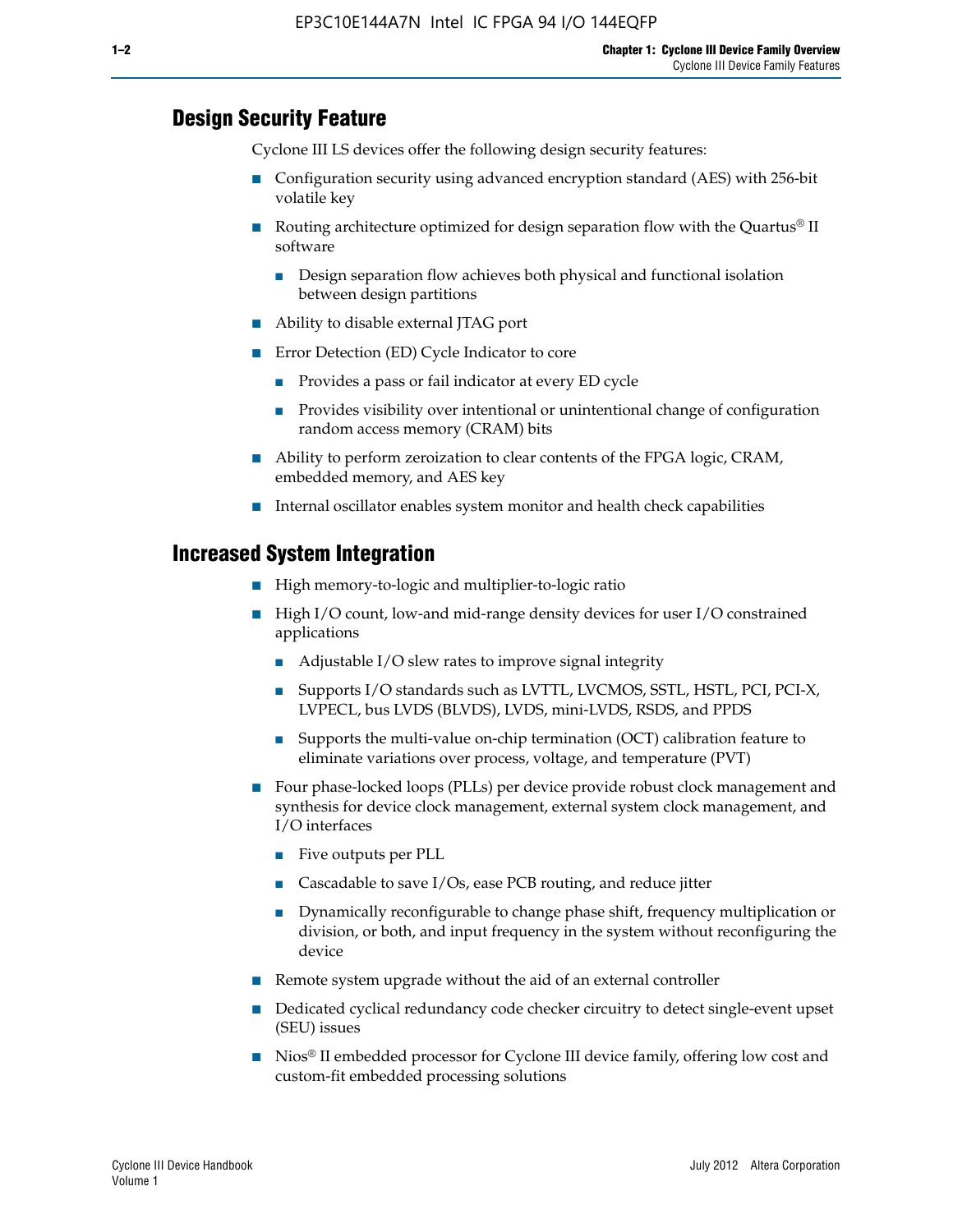- Wide collection of pre-built and verified IP cores from Altera and Altera Megafunction Partners Program (AMPP) partners
- Supports high-speed external memory interfaces such as DDR, DDR2, SDR SDRAM, and QDRII SRAM
	- Auto-calibrating PHY feature eases the timing closure process and eliminates variations with PVT for DDR, DDR2, and QDRII SRAM interfaces

Cyclone III device family supports vertical migration that allows you to migrate your device to other devices with the same dedicated pins, configuration pins, and power pins for a given package-across device densities. This allows you to optimize device density and cost as your design evolves.

Table 1–1 lists Cyclone III device family features.

**Table 1–1. Cyclone III Device Family Features**

| <b>Family</b> | <b>Device</b> | <b>Logic</b><br><b>Elements</b> | Number of<br>M9K<br><b>Blocks</b> | <b>Total RAM</b><br><b>Bits</b> | 18 x 18<br><b>Multipliers</b> | <b>PLLs</b>    | Global<br><b>Clock</b><br><b>Networks</b> | <b>Maximum</b><br>User I/Os |
|---------------|---------------|---------------------------------|-----------------------------------|---------------------------------|-------------------------------|----------------|-------------------------------------------|-----------------------------|
|               | <b>EP3C5</b>  | 5,136                           | 46                                | 423,936                         | 23                            | $\overline{2}$ | 10                                        | 182                         |
|               | EP3C10        | 10,320                          | 46                                | 423,936                         | 23                            | $\overline{2}$ | 10                                        | 182                         |
|               | EP3C16        | 15,408                          | 56                                | 516,096                         | 56                            | 4              | 20                                        | 346                         |
| Cyclone III   | EP3C25        | 24,624                          | 66                                | 608,256                         | 66                            | 4              | 20                                        | 215                         |
|               | EP3C40        | 39,600                          | 126                               | 1,161,216                       | 126                           | 4              | 20                                        | 535                         |
|               | EP3C55        | 55,856                          | 260                               | 2,396,160                       | 156                           | 4              | 20                                        | 377                         |
|               | EP3C80        | 81,264                          | 305                               | 2,810,880                       | 244                           | 4              | 20                                        | 429                         |
|               | EP3C120       | 119,088                         | 432                               | 3,981,312                       | 288                           | 4              | 20                                        | 531                         |
|               | EP3CLS70      | 70,208                          | 333                               | 3,068,928                       | 200                           | 4              | 20                                        | 429                         |
| Cyclone III   | EP3CLS100     | 100,448                         | 483                               | 4,451,328                       | 276                           | 4              | 20                                        | 429                         |
| LS            | EP3CLS150     | 150,848                         | 666                               | 6,137,856                       | 320                           | 4              | 20                                        | 429                         |
|               | EP3CLS200     | 198,464                         | 891                               | 8,211,456                       | 396                           | 4              | 20                                        | 429                         |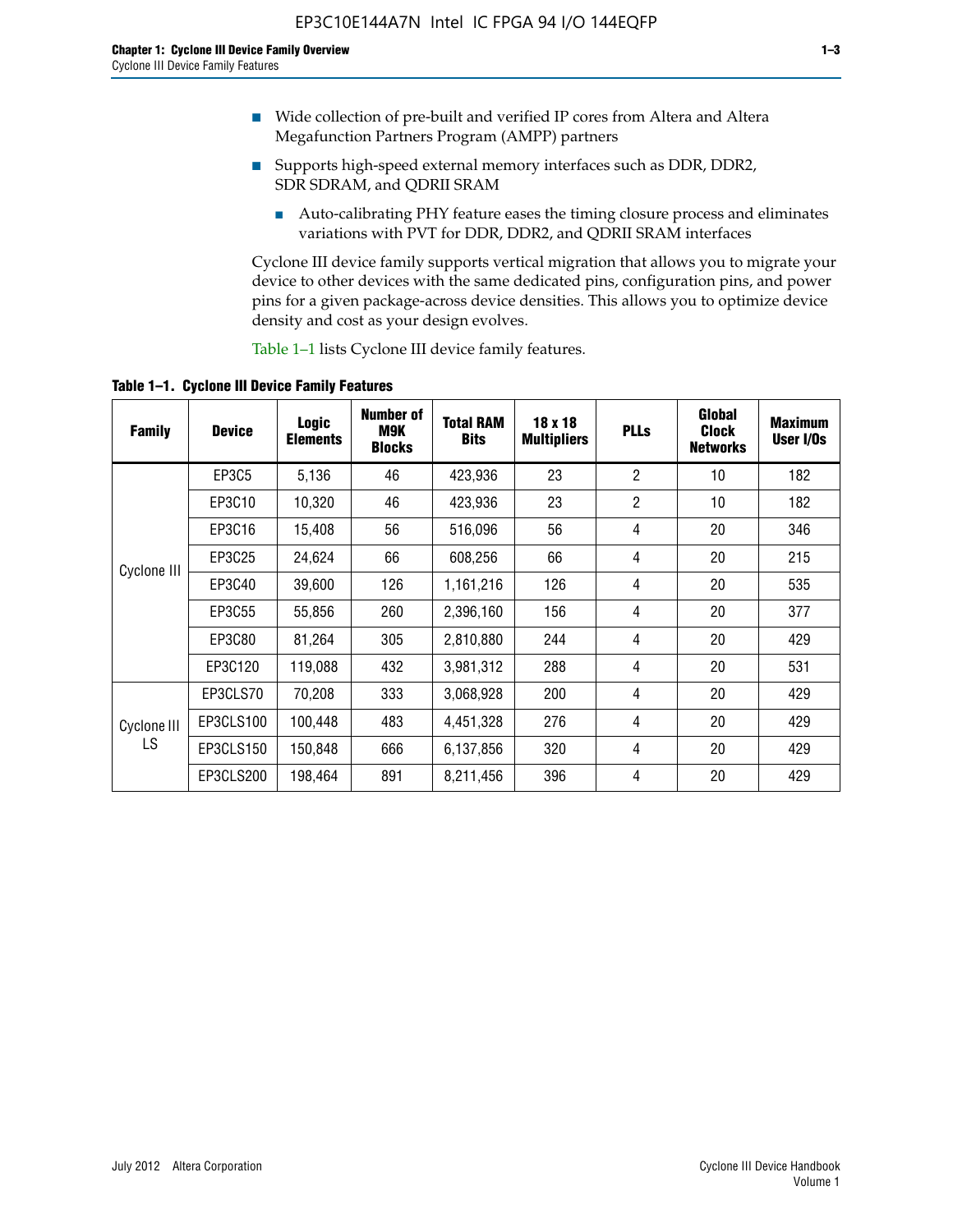Table 1–2 lists Cyclone III device family package options, I/O pins, and differential channel counts.

| Table 1–2.  Cyclone III Device Family Package Options, I/O pin and Differential Channel Counts (1), (2), (3), (4), (5) |
|------------------------------------------------------------------------------------------------------------------------|
|                                                                                                                        |

| <b>Family</b> | <b>Package</b> | E144 $(7)$ | M164     | P240    | <b>F256</b> | <b>U256</b> | F324    | F484     | U484        | F780           |
|---------------|----------------|------------|----------|---------|-------------|-------------|---------|----------|-------------|----------------|
|               | EP3C5          | 94, 22     | 4106, 28 |         | 182, 68     | 182,68      |         |          |             |                |
|               | EP3C10         | 94, 22     | 106, 28  |         | 182, 68     | 182, 68     |         |          |             |                |
|               | EP3C16         | 84, 19     | 92, 23   | 160, 47 | 168, 55     | 168, 55     |         | 346, 140 | 4346, 140   |                |
| Cyclone III   | EP3C25         | 82, 18     |          | 148, 43 | 156, 54     | 156, 54     | 215, 83 |          |             |                |
| (8)           | EP3C40         |            |          | 128, 26 |             |             | 195, 61 | 331, 127 | 331, 127    | $+535, 227(6)$ |
|               | EP3C55         |            |          |         |             |             |         | 327, 135 | 327, 135    | 377, 163       |
|               | EP3C80         |            |          |         |             |             |         | 295, 113 | ,295, 113   | 429, 181       |
|               | EP3C120        |            |          |         |             |             |         | 283, 106 |             | 531, 233       |
|               | EP3CLS70       |            |          |         |             |             |         | 294, 113 | 4294, 113   | 429, 181       |
| Cyclone III   | EP3CLS100      |            |          |         |             |             |         | 294, 113 | $-294, 113$ | 429, 181       |
| LS            | EP3CLS150      |            |          |         |             |             |         | 226, 87  |             | 429, 181       |
|               | EP3CLS200      |            |          |         |             |             |         | 226, 87  |             | 429, 181       |

**Notes to Table 1–2:**

(1) For each device package, the first number indicates the number of the I/O pin; the second number indicates the differential channel count.

(2) For more information about device packaging specifications, refer to the Cyclone III [Package and Thermal Resistance](http://www.altera.com/support/devices/packaging/specifications/pkg-pin/dev-package-listing.jsp?device=Cyclone_III) webpage.

(3) The I/O pin numbers are the maximum I/O counts (including clock input pins) supported by the device package combination and can be affected by the configuration scheme selected for the device.

(4) All packages are available in lead-free and leaded options.

(5) Vertical migration is not supported between Cyclone III and Cyclone III LS devices.

(6) The EP3C40 device in the F780 package supports restricted vertical migration. Maximum user I/Os are restricted to 510 I/Os if you enable migration to the EP3C120 and are using voltage referenced I/O standards. If you are not using voltage referenced I/O standards, you can increase the maximum number of I/Os.

(7) The E144 package has an exposed pad at the bottom of the package. This exposed pad is a ground pad that must be connected to the ground plane on your PCB. Use this exposed pad for electrical connectivity and not for thermal purposes.

(8) All Cyclone III device UBGA packages are supported by the Quartus II software version 7.1 SP1 and later, with the exception of the UBGA packages of EP3C16, which are supported by the Quartus II software version 7.2.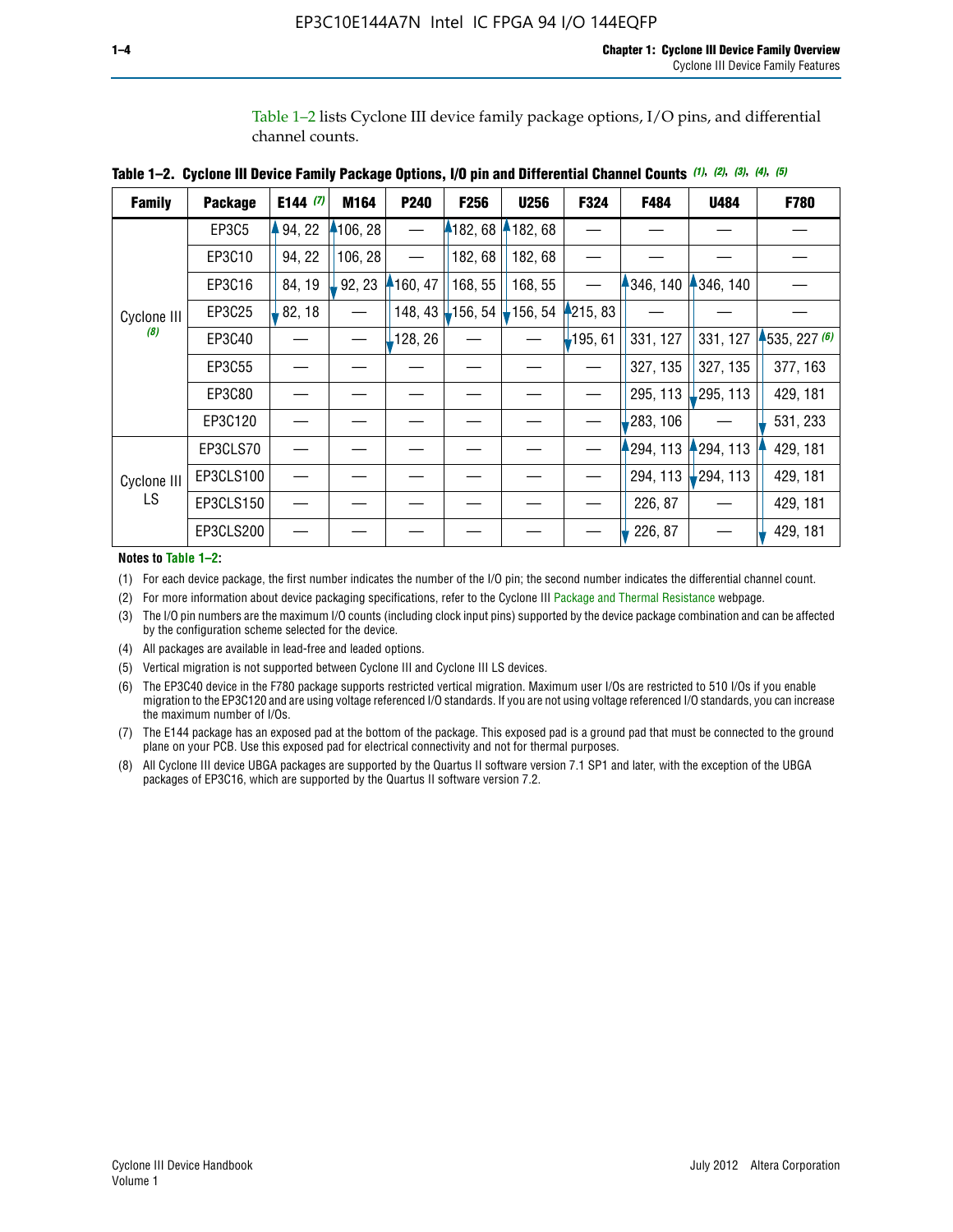Table 1–3 lists Cyclone III device family package sizes.

| <b>Family</b>  | <b>Package</b>   | Pitch (mm) | Nominal Area (mm <sup>2</sup> ) | Length x Width (mm $\times$ mm) | Height (mm) |
|----------------|------------------|------------|---------------------------------|---------------------------------|-------------|
|                | E144             | 0.5        | 484                             | $22 \times 22$                  | 1.60        |
|                | M164             | 0.5        | 64                              | $8 \times 8$                    | 1.40        |
|                | P <sub>240</sub> | 0.5        | 1197                            | $34.6 \times 34.6$              | 4.10        |
|                | F <sub>256</sub> | 1.0        | 289                             | $17 \times 17$                  | 1.55        |
| Cyclone III    | U256             | 0.8        | 196                             | $14 \times 14$                  | 2.20        |
|                | F324             | 1.0        | 361                             | $19 \times 19$                  | 2.20        |
|                | F484             | 1.0        | 529                             | $23 \times 23$                  | 2.60        |
|                | U484             | 0.8        | 361                             | $19 \times 19$                  | 2.20        |
|                | F780             | 1.0        | 841                             | $29 \times 29$                  | 2.60        |
|                | F484             | 1.0        | 529                             | $23 \times 23$                  | 2.60        |
| Cyclone III LS | U484             | 0.8        | 361                             | $19 \times 19$                  | 2.20        |
|                | F780             | 1.0        | 841                             | $29 \times 29$                  | 2.60        |

**Table 1–3. Cyclone III Device Family Package Sizes**

Table 1–4 lists Cyclone III device family speed grades.

**Table 1–4. Cyclone III Device Family Speed Grades (Part 1 of 2)**

| <b>Family</b> | <b>Device</b> | E144              | M164          | <b>P240</b>    | <b>F256</b>           | <b>U256</b>           | F324                  | F484                  | U484                  | <b>F780</b>       |
|---------------|---------------|-------------------|---------------|----------------|-----------------------|-----------------------|-----------------------|-----------------------|-----------------------|-------------------|
|               | EP3C5         | C7, C8,<br>17, A7 | C7, C8,<br>17 |                | C6, C7,<br>C8, I7, A7 | C6, C7,<br>C8, I7, A7 |                       |                       |                       |                   |
|               | EP3C10        | C7, C8,<br>17, A7 | C7, C8,<br>17 |                | C6, C7,<br>C8, I7, A7 | C6, C7,<br>C8, I7, A7 |                       |                       |                       |                   |
|               | EP3C16        | C7, C8,<br>17, A7 | C7, C8,<br>17 | C <sub>8</sub> | C6, C7,<br>C8, I7, A7 | C6, C7,<br>C8, I7, A7 |                       | C6, C7,<br>C8, I7, A7 | C6, C7,<br>C8, I7, A7 |                   |
| Cyclone III   | EP3C25        | C7, C8,<br>17, A7 |               | C8             | C6, C7,<br>C8, I7, A7 | C6, C7,<br>C8, I7, A7 | C6, C7,<br>C8, I7, A7 |                       |                       |                   |
|               | EP3C40        |                   |               | C8             |                       |                       | C6, C7,<br>C8, I7, A7 | C6, C7,<br>C8, I7, A7 | C6, C7,<br>C8, I7, A7 | C6, C7,<br>C8, 17 |
|               | EP3C55        |                   |               |                |                       |                       |                       | C6, C7,<br>C8, I7     | C6, C7,<br>C8, 17     | C6, C7,<br>C8, 17 |
|               | EP3C80        |                   |               |                |                       |                       |                       | C6, C7,<br>C8, 17     | C6, C7,<br>C8, 17     | C6, C7,<br>C8, 17 |
|               | EP3C120       |                   |               |                |                       |                       |                       | C7, C8, I7            |                       | C7, C8,<br>17     |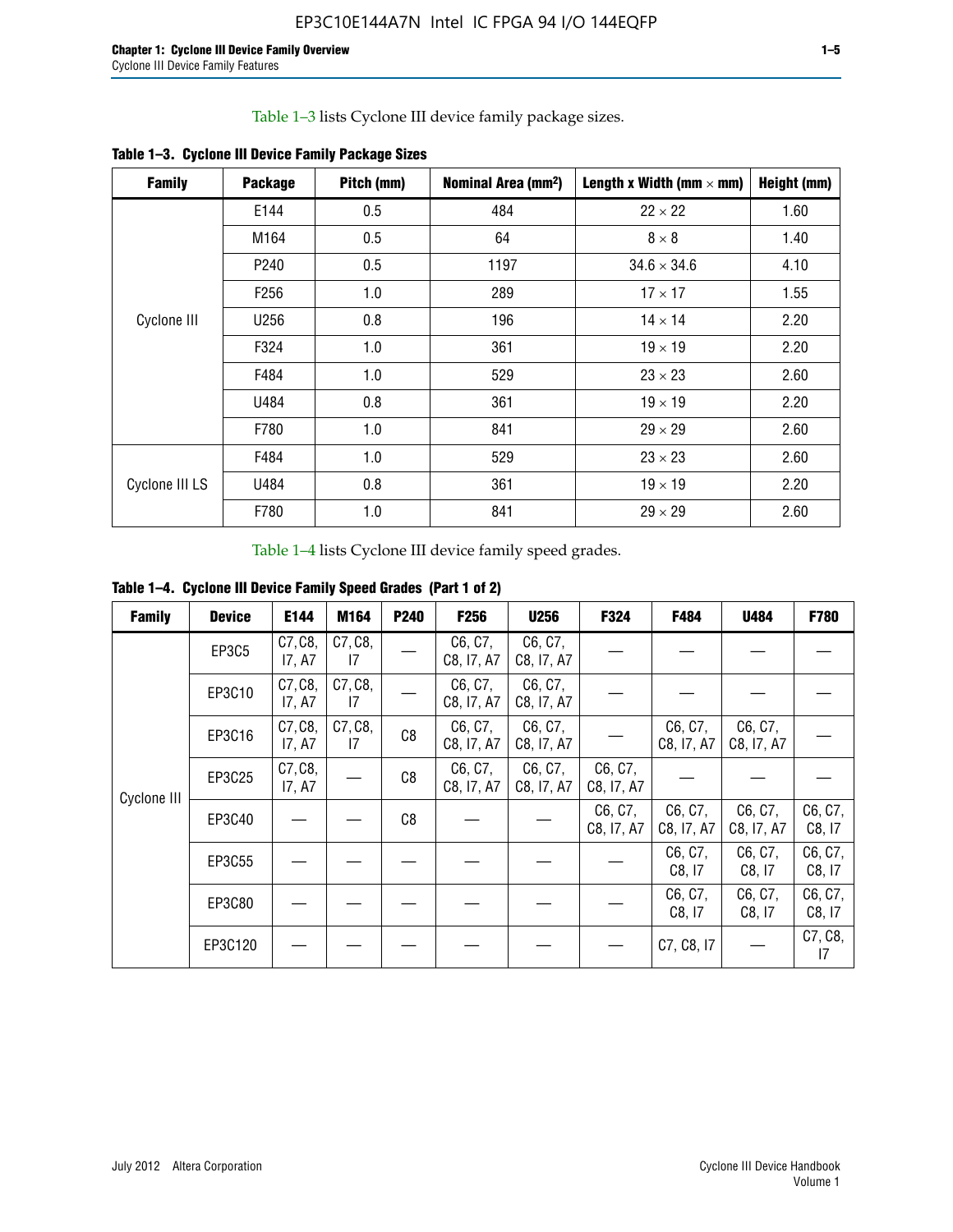| ×<br>۰. |  |  |
|---------|--|--|
|         |  |  |

| <b>Family</b> | <b>Device</b> | E144 | M164 | <b>P240</b> | F <sub>256</sub> | <b>U256</b> | F324 | F484       | U484       | F780          |
|---------------|---------------|------|------|-------------|------------------|-------------|------|------------|------------|---------------|
|               | EP3CLS70      |      |      |             |                  |             |      | C7, C8, I7 | C7, C8, I7 | C7, C8,       |
| Cyclone III   | EP3CLS100     |      |      |             |                  |             |      | C7, C8, I7 | C7, C8, I7 | C7, C8,       |
| LS            | EP3CLS150     |      |      |             |                  |             |      | C7, C8, I7 |            | C7, C8,<br>17 |
|               | EP3CLS200     |      |      |             |                  |             |      | C7, C8, I7 |            | C7, C8,<br>17 |

**Table 1–4. Cyclone III Device Family Speed Grades (Part 2 of 2)**

Table 1–5 lists Cyclone III device family configuration schemes.

| <b>IQUIE 1-3. CYCLUILE III DEVICE FAILIIV CUILILUILATION SCIIENIES</b> |                    |                       |  |  |  |
|------------------------------------------------------------------------|--------------------|-----------------------|--|--|--|
| <b>Configuration Scheme</b>                                            | <b>Cyclone III</b> | <b>Cyclone III LS</b> |  |  |  |
| Active serial (AS)                                                     |                    |                       |  |  |  |
| Active parallel (AP)                                                   |                    |                       |  |  |  |
| Passive serial (PS)                                                    |                    |                       |  |  |  |
| Fast passive parallel (FPP)                                            |                    |                       |  |  |  |
| Joint Test Action Group (JTAG)                                         |                    |                       |  |  |  |

**Table 1–5. Cyclone III Device Family Configuration Schemes**

## **Cyclone III Device Family Architecture**

Cyclone III device family includes a customer-defined feature set that is optimized for portable applications and offers a wide range of density, memory, embedded multiplier, and I/O options. Cyclone III device family supports numerous external memory interfaces and I/O protocols that are common in high-volume applications. The Quartus II software features and parameterizable IP cores make it easier for you to use the Cyclone III device family interfaces and protocols.

The following sections provide an overview of the Cyclone III device family features.

#### **Logic Elements and Logic Array Blocks**

The logic array block (LAB) consists of 16 logic elements and a LAB-wide control block. An LE is the smallest unit of logic in the Cyclone III device family architecture. Each LE has four inputs, a four-input look-up table (LUT), a register, and output logic. The four-input LUT is a function generator that can implement any function with four variables.

f For more information about LEs and LABs, refer to the *[Logic Elements and Logic Array](http://www.altera.com/literature/hb/cyc3/cyc3_ciii51002.pdf)  [Blocks in the Cyclone III Device Family](http://www.altera.com/literature/hb/cyc3/cyc3_ciii51002.pdf)* chapter.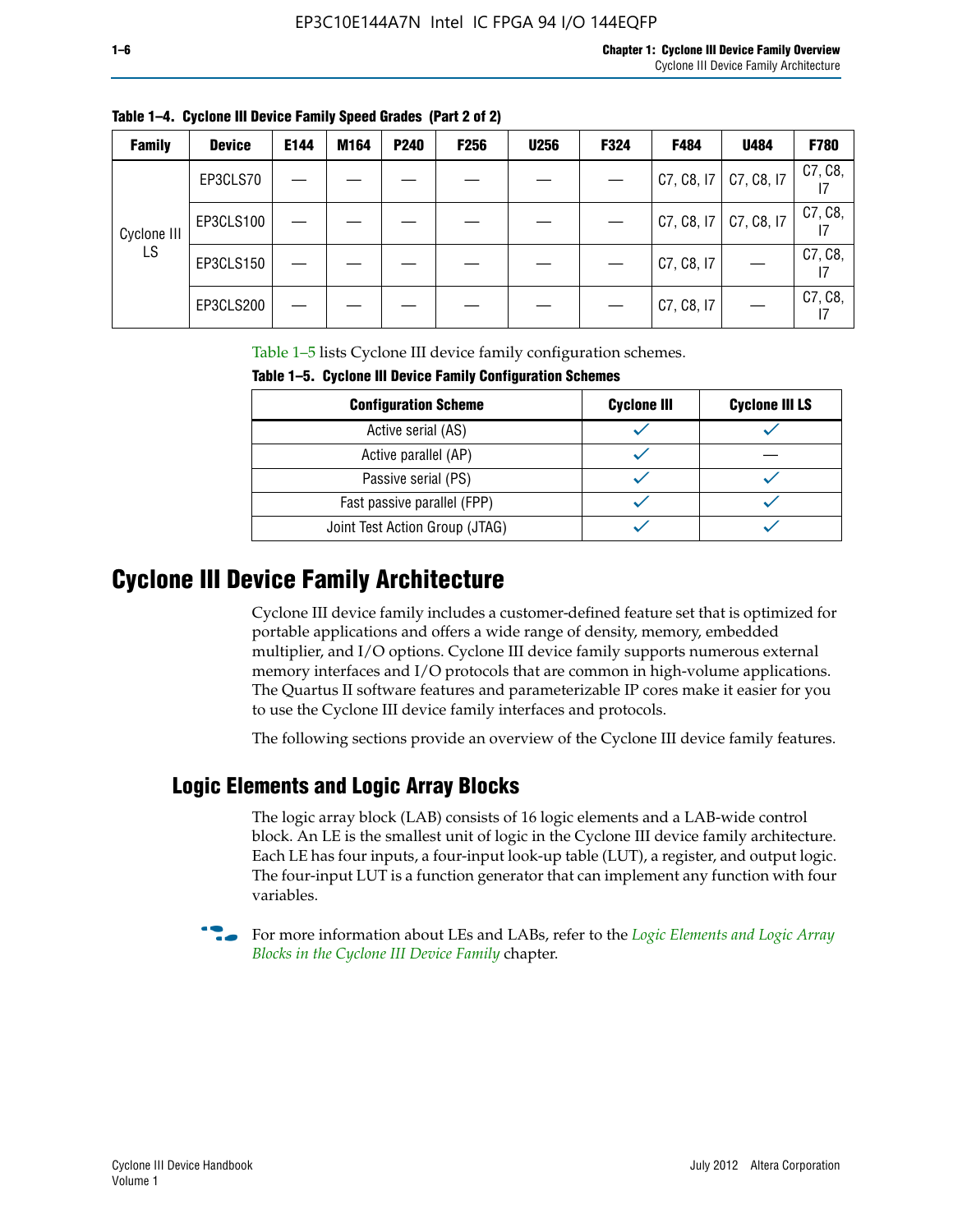#### **Memory Blocks**

Each M9K memory block of the Cyclone III device family provides nine Kbits of on-chip memory capable of operating at up to 315 MHz for Cyclone III devices and up to 274 MHz for Cyclone III LS devices. The embedded memory structure consists of M9K memory blocks columns that you can configure as RAM, first-in first-out (FIFO) buffers, or ROM. The Cyclone III device family memory blocks are optimized for applications such as high throughout packet processing, embedded processor program, and embedded data storage.

The Quartus II software allows you to take advantage of the M9K memory blocks by instantiating memory using a dedicated megafunction wizard or by inferring memory directly from the VHDL or Verilog source code.

M9K memory blocks support single-port, simple dual-port, and true dual-port operation modes. Single-port mode and simple dual-port mode are supported for all port widths with a configuration of  $\times1$ ,  $\times2$ ,  $\times4$ ,  $\times8$ ,  $\times9$ ,  $\times16$ ,  $\times18$ ,  $\times32$ , and  $\times36$ . True dual-port is supported in port widths with a configuration of  $\times$ 1,  $\times$ 2,  $\times$ 4,  $\times$ 8,  $\times$ 9,  $\times$ 16, and ×18.



**For more information about memory blocks, refer to the** *Memory Blocks in the Cyclone [III Device Family](http://www.altera.com/literature/hb/cyc3/cyc3_ciii51004.pdf)* chapter.

#### **Embedded Multipliers and Digital Signal Processing Support**

Cyclone III devices support up to 288 embedded multiplier blocks and Cyclone III LS devices support up to 396 embedded multiplier blocks. Each block supports one individual  $18 \times 18$ -bit multiplier or two individual  $9 \times 9$ -bit multipliers.

The Quartus II software includes megafunctions that are used to control the operation mode of the embedded multiplier blocks based on user parameter settings. Multipliers can also be inferred directly from the VHDL or Verilog source code. In addition to embedded multipliers, Cyclone III device family includes a combination of on-chip resources and external interfaces, making them ideal for increasing performance, reducing system cost, and lowering the power consumption of digital signal processing (DSP) systems. You can use Cyclone III device family alone or as DSP device co-processors to improve price-to-performance ratios of DSP systems.

The Cyclone III device family DSP system design support includes the following features:

- DSP IP cores:
	- Common DSP processing functions such as finite impulse response (FIR), fast Fourier transform (FFT), and numerically controlled oscillator (NCO) functions
	- Suites of common video and image processing functions
- Complete reference designs for end-market applications
- DSP Builder interface tool between the Quartus II software and the MathWorks Simulink and MATLAB design environments
- DSP development kits
- For more information about embedded multipliers and digital signal processing support, refer to the *[Embedded Multipliers in Cyclone III Devices](http://www.altera.com/literature/hb/cyc3/cyc3_ciii51005.pdf)* chapter.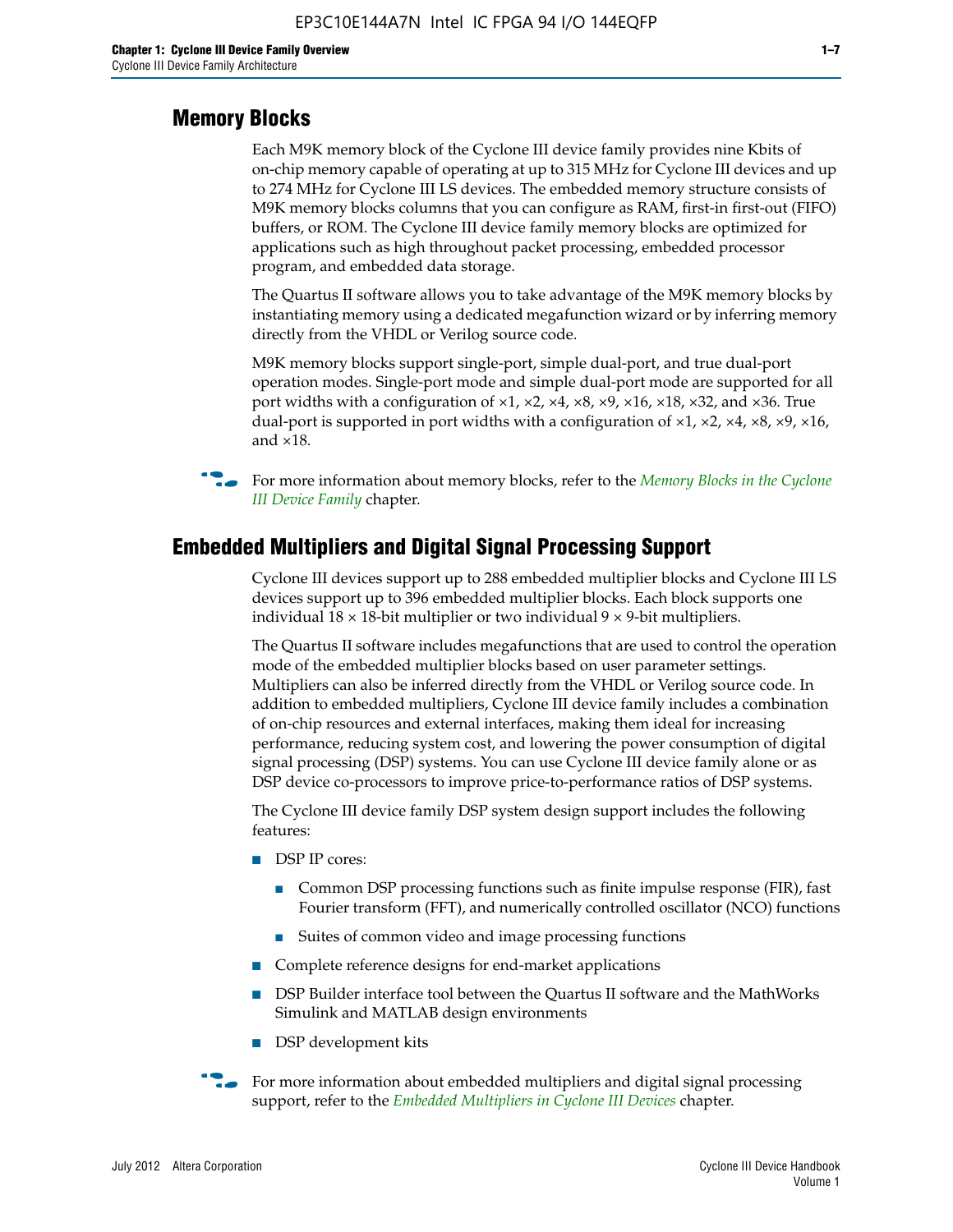#### **Clock Networks and PLLs**

Cyclone III device family includes 20 global clock networks. You can drive global clock signals from dedicated clock pins, dual-purpose clock pins, user logic, and PLLs. Cyclone III device family includes up to four PLLs with five outputs per PLL to provide robust clock management and synthesis. You can use PLLs for device clock management, external system clock management, and I/O interfaces.

You can dynamically reconfigure the Cyclone III device family PLLs to enable auto-calibration of external memory interfaces while the device is in operation. This feature enables the support of multiple input source frequencies and corresponding multiplication, division, and phase shift requirements. PLLs in Cyclone III device family may be cascaded to generate up to ten internal clocks and two external clocks on output pins from a single external clock source.

**For more PLL specifications and information, refer to the** *[Cyclone III Device Data Sheet](http://www.altera.com/literature/hb/cyc3/cyc3_ciii52001.pdf)***,** *[Cyclone III LS Device Data Sheet](http://www.altera.com/literature/hb/cyc3/cyc3_ciii52002.pdf)*, and *[Clock Networks and PLLs in the Cyclone III Device](http://www.altera.com/literature/hb/cyc3/cyc3_ciii51006.pdf)  [Family](http://www.altera.com/literature/hb/cyc3/cyc3_ciii51006.pdf)* chapters.

#### **I/O Features**

Cyclone III device family has eight I/O banks. All I/O banks support single-ended and differential I/O standards listed in Table 1–6.

| Type             | <b>I/O Standard</b>                                        |
|------------------|------------------------------------------------------------|
| Single-Ended I/O | LVTTL, LVCMOS, SSTL, HSTL, PCI, and PCI-X                  |
| Differential I/O | SSTL, HSTL, LVPECL, BLVDS, LVDS, mini-LVDS, RSDS, and PPDS |

**Table 1–6. Cyclone III Device Family I/O Standards Support** 

The Cyclone III device family I/O also supports programmable bus hold, programmable pull-up resistors, programmable delay, programmable drive strength, programmable slew-rate control to optimize signal integrity, and hot socketing. Cyclone III device family supports calibrated on-chip series termination ( $R_S$  OCT) or driver impedance matching (Rs) for single-ended I/O standards, with one OCT calibration block per side.

For more information, refer to the *[I/O Features in the Cyclone III Device Family](http://www.altera.com/literature/hb/cyc3/cyc3_ciii51007.pdf)* chapter.

### **High-Speed Differential Interfaces**

Cyclone III device family supports high-speed differential interfaces such as BLVDS, LVDS, mini-LVDS, RSDS, and PPDS. These high-speed I/O standards in Cyclone III device family provide high data throughput using a relatively small number of I/O pins and are ideal for low-cost applications. Dedicated differential output drivers on the left and right I/O banks can send data rates at up to 875 Mbps for Cyclone III devices and up to 740 Mbps for Cyclone III LS devices, without the need for external resistors. This saves board space or simplifies PCB routing. Top and bottom I/O banks support differential transmission (with the addition of an external resistor network) data rates at up to 640 Mbps for both Cyclone III and Cyclone III LS devices.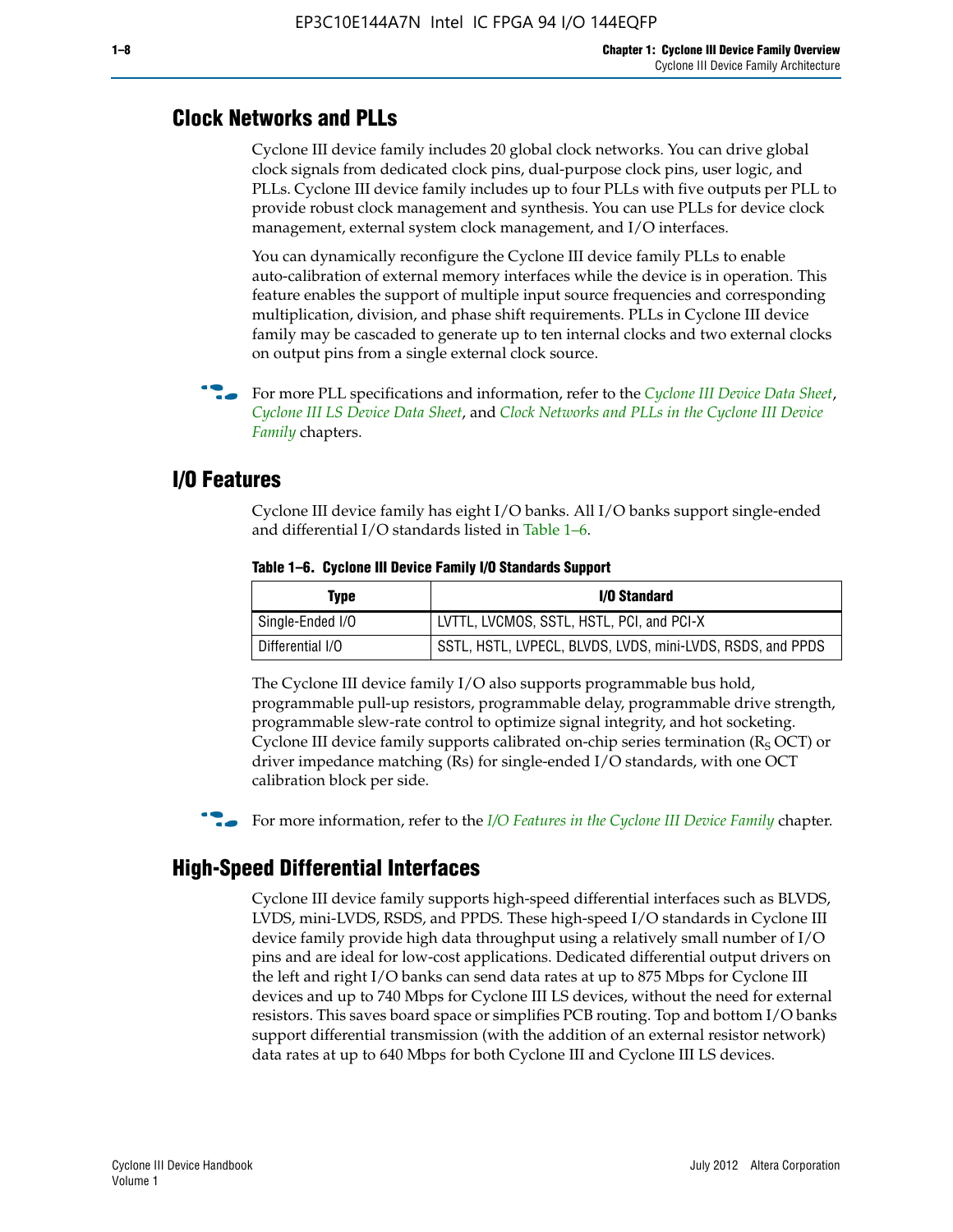**For more information, refer to the** *High-Speed Differential Interfaces in the Cyclone III* $\overline{a}$ *[Device Family](http://www.altera.com/literature/hb/cyc3/cyc3_ciii51008.pdf)* chapter.

#### **Auto-Calibrating External Memory Interfaces**

Cyclone III device family supports common memory types such as DDR, DDR2, SDR SDRAM, and QDRII SRAM. DDR2 SDRAM memory interfaces support data rates up to 400 Mbps for Cyclone III devices and 333 Mbps for Cyclone III LS devices. Memory interfaces are supported on all sides of Cyclone III device family. Cyclone III device family has the OCT, DDR output registers, and 8-to-36-bit programmable DQ group widths features to enable rapid and robust implementation of different memory standards.

An auto-calibrating megafunction is available in the Quartus II software for DDR and QDR memory interface PHYs. This megafunction is optimized to take advantage of the Cyclone III device family I/O structure, simplify timing closure requirements, and take advantage of the Cyclone III device family PLL dynamic reconfiguration feature to calibrate PVT changes.

**For more information, refer to the** *External Memory Interfaces in the Cyclone III Device [Family](http://www.altera.com/literature/hb/cyc3/cyc3_ciii51009.pdf)* chapter.

#### **Support for Industry-Standard Embedded Processors**

To quickly and easily create system-level designs using Cyclone III device family, you can select among the ×32-bit soft processor cores: Freescale®V1 Coldfire, ARM® Cortex M1, or Altera Nios® II, along with a library of 50 other IP blocks when using the system-on-a-programmable-chip (SOPC) Builder tool. SOPC Builder is an Altera Quartus II design tool that facilitates system-integration of IP blocks in an FPGA design. The SOPC Builder automatically generates interconnect logic and creates a testbench to verify functionality, saving valuable design time.

Cyclone III device family expands the peripheral set, memory, I/O, or performance of legacy embedded processors. Single or multiple Nios II embedded processors are designed into Cyclone III device family to provide additional co-processing power, or even replace legacy embedded processors in your system. Using the Cyclone III device family and Nios II together provide low-cost, high-performance embedded processing solutions, which in turn allow you to extend the life cycle of your product and improve time-to-market over standard product solutions.

 $\mathbb{I}$  Separate licensing of the Freescale and ARM embedded processors are required.

#### **Hot Socketing and Power-On-Reset**

Cyclone III device family features hot socketing (also known as hot plug-in or hot swap) and power sequencing support without the use of external devices. You can insert or remove a board populated with one or more Cyclone III device family during a system operation without causing undesirable effects to the running system bus or the board that was inserted into the system.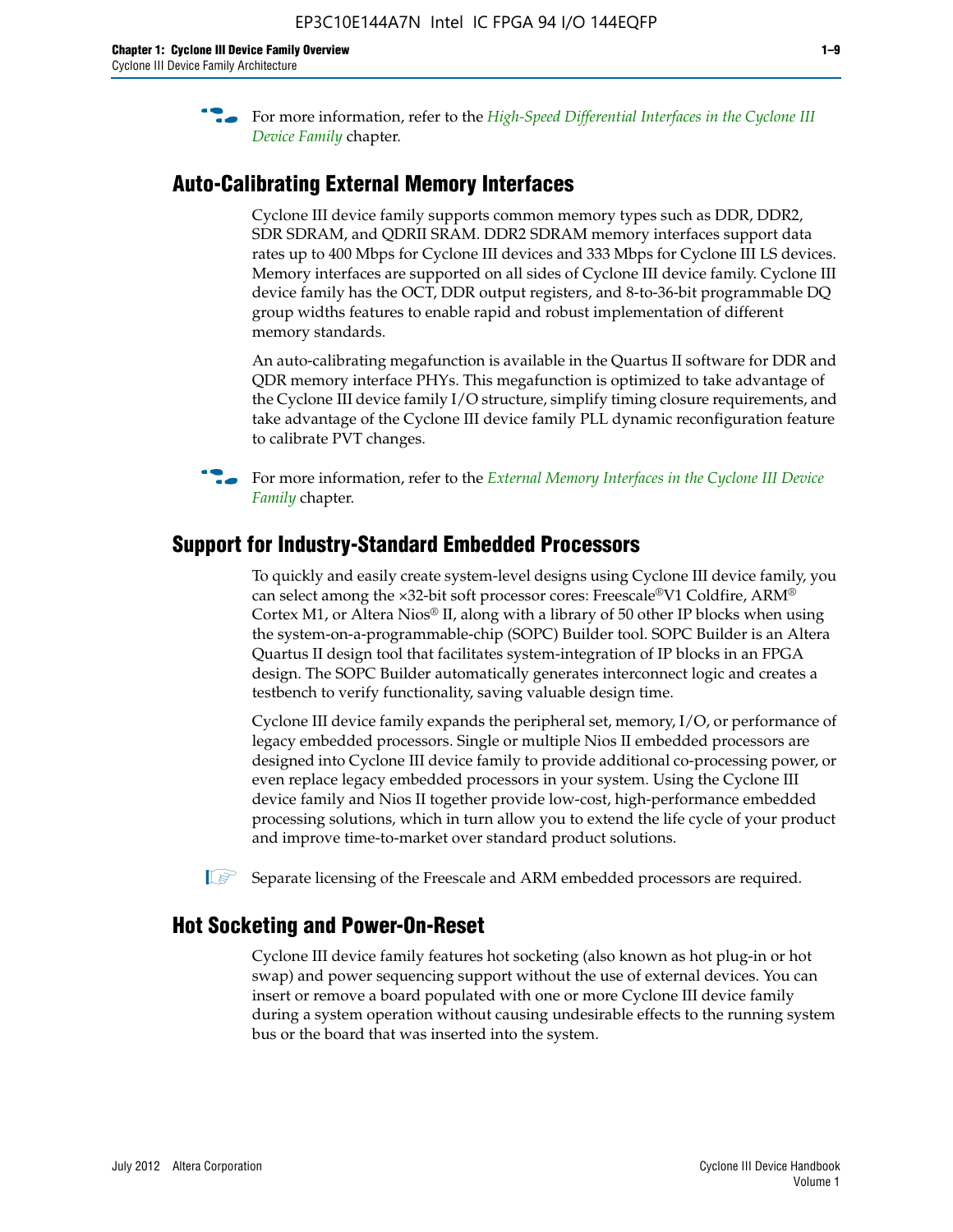The hot socketing feature allows you to use FPGAs on PCBs that also contain a mixture of 3.3-V, 2.5-V, 1.8-V, 1.5-V, and 1.2-V devices. The Cyclone III device family hot socketing feature eliminates power-up sequence requirements for other devices on the board for proper FPGA operation.

For more information about hot socketing and power-on-reset, refer to the *[Hot-Socketing and Power-on Reset in the Cyclone III Device Family](http://www.altera.com/literature/hb/cyc3/cyc3_ciii51011.pdf)* chapter.

#### **SEU Mitigation**

Cyclone III LS devices offer built-in error detection circuitry to detect data corruption due to soft errors in the CRAM cells. This feature allows CRAM contents to be read and verified to match a configuration-computed CRC value. The Quartus II software activates the built-in 32-bit CRC checker, which is part of the Cyclone III LS device.

**For more information about SEU mitigation, refer to the** *SEU Mitigation in the [Cyclone III Device Family](http://www.altera.com/literature/hb/cyc3/cyc3_ciii51013.pdf)* chapter.

#### **JTAG Boundary Scan Testing**

Cyclone III device family supports the JTAG IEEE Std. 1149.1 specification. The boundary-scan test (BST) architecture offers the capability to test pin connections without using physical test probes and captures functional data while a device is operating normally. Boundary-scan cells in the Cyclone III device family can force signals onto pins or capture data from pins or from logic array signals. Forced test data is serially shifted into the boundary-scan cells. Captured data is serially shifted out and externally compared to expected results. In addition to BST, you can use the IEEE Std. 1149.1 controller for the Cyclone III LS device in-circuit reconfiguration (ICR).

**f f**or more information about JTAG boundary scan testing, refer to the *IEEE* 1149.1 *[\(JTAG\) Boundary-Scan Testing for the Cyclone III Device Family](http://www.altera.com/literature/hb/cyc3/cyc3_ciii51014.pdf)* chapter.

#### **Quartus II Software Support**

The Quartus II software is the leading design software for performance and productivity. It is the only complete design solution for CPLDs, FPGAs, and ASICs in the industry. The Quartus II software includes an integrated development environment to accelerate system-level design and seamless integration with leading third-party software tools and flows.

The Cyclone III LS devices provide both physical and functional separation between security critical design partitions. Cyclone III LS devices offer isolation between design partitions. This ensures that device errors do not propagate from one partition to another, whether unintentional or intentional. The Quartus II software design separation flow facilitates the creation of separation regions in Cyclone III LS devices by tightly controlling the routing in and between the LogicLock regions. For ease of use, the separation flow integrates in the existing incremental compilation flow.

f For more information about the Quartus II software features, refer to the *[Quartus II](http://www.altera.com/literature/hb/qts/quartusii_handbook.pdf)  [Handbook](http://www.altera.com/literature/hb/qts/quartusii_handbook.pdf)*.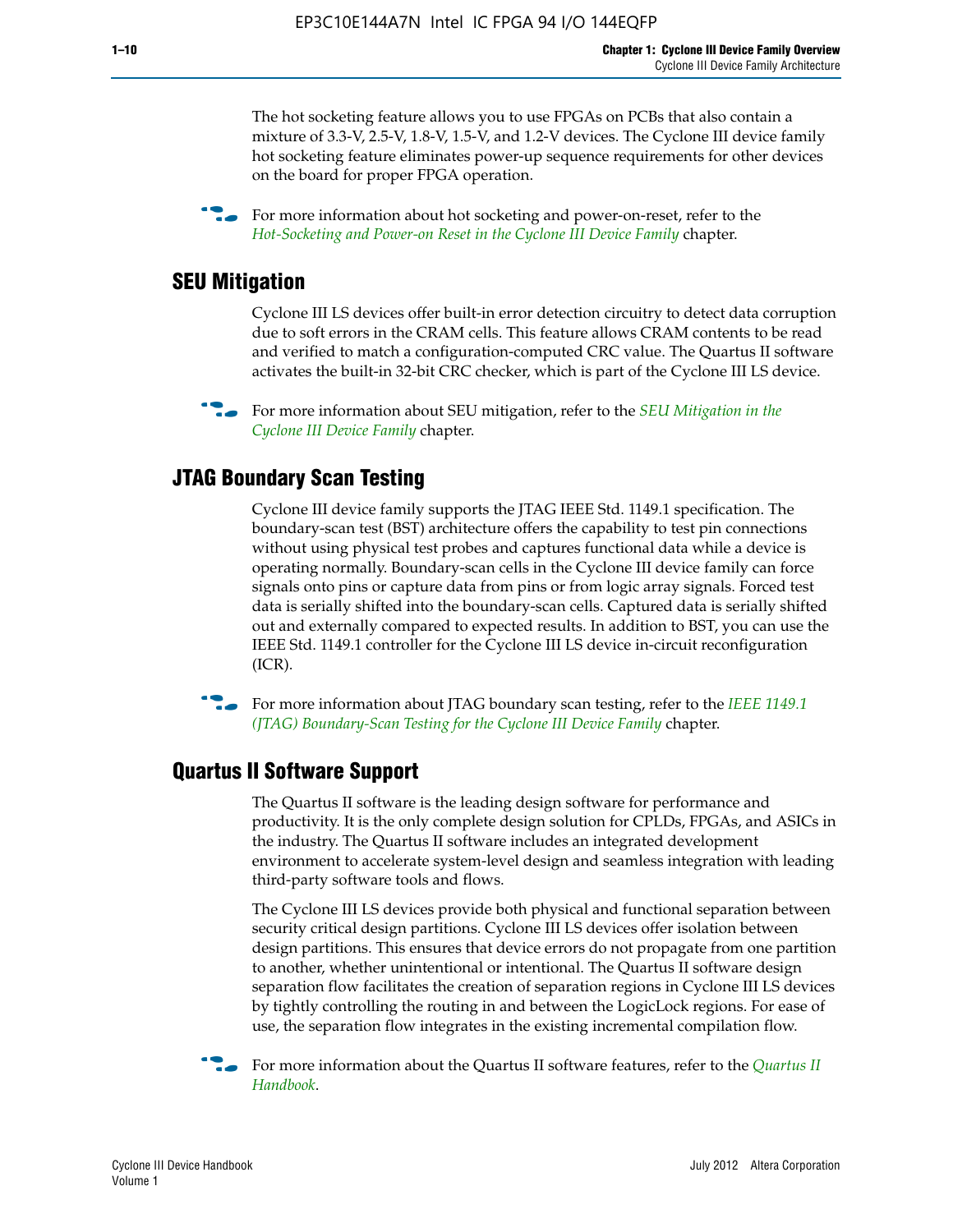#### **Configuration**

Cyclone III device family uses SRAM cells to store configuration data. Configuration data is downloaded to Cyclone III device family each time the device powers up. Low-cost configuration options include the Altera EPCS family serial flash devices as well as commodity parallel flash configuration options. These options provide the flexibility for general-purpose applications and the ability to meet specific configuration and wake-up time requirements of the applications. Cyclone III device family supports the AS, PS, FPP, and JTAG configuration schemes. The AP configuration scheme is only supported in Cyclone III devices.



f For more information about configuration, refer to the *[Configuration, Design Security,](http://www.altera.com/literature/hb/cyc3/cyc3_ciii51016.pdf)  [and Remote System Upgrades in the Cyclone III Device Family](http://www.altera.com/literature/hb/cyc3/cyc3_ciii51016.pdf)* chapter.

#### **Remote System Upgrades**

Cyclone III device family offers remote system upgrade without an external controller. The remote system upgrade capability in Cyclone III device family allows system upgrades from a remote location. Soft logic (either the Nios II embedded processor or user logic) implemented in Cyclone III device family can download a new configuration image from a remote location, store it in configuration memory, and direct the dedicated remote system upgrade circuitry to start a reconfiguration cycle. The dedicated circuitry performs error detection during and after the configuration process, and can recover from an error condition by reverting to a safe configuration image. The dedicated circuitry also provides error status information. Cyclone III devices support remote system upgrade in the AS and AP configuration scheme. Cyclone III LS devices support remote system upgrade in the AS configuration scheme only.

**For more information, refer to the** *Configuration, Design Security, and Remote System [Upgrades in the Cyclone III Device Family](http://www.altera.com/literature/hb/cyc3/cyc3_ciii51016.pdf)* chapter.

#### **Design Security (Cyclone III LS Devices Only)**

Cyclone III LS devices offer design security features which play a vital role in the large and critical designs in the competitive military and commercial environments. Equipped with the configuration bit stream encryption and anti-tamper features, Cyclone III LS devices protect your designs from copying, reverse engineering and tampering. The configuration security of Cyclone III LS devices uses AES with 256-bit security key.

f For more information, refer to the *[Configuration, Design Security, and Remote System](http://www.altera.com/literature/hb/cyc3/cyc3_ciii51016.pdf)  [Upgrades in Cyclone III Device Family](http://www.altera.com/literature/hb/cyc3/cyc3_ciii51016.pdf)* chapter.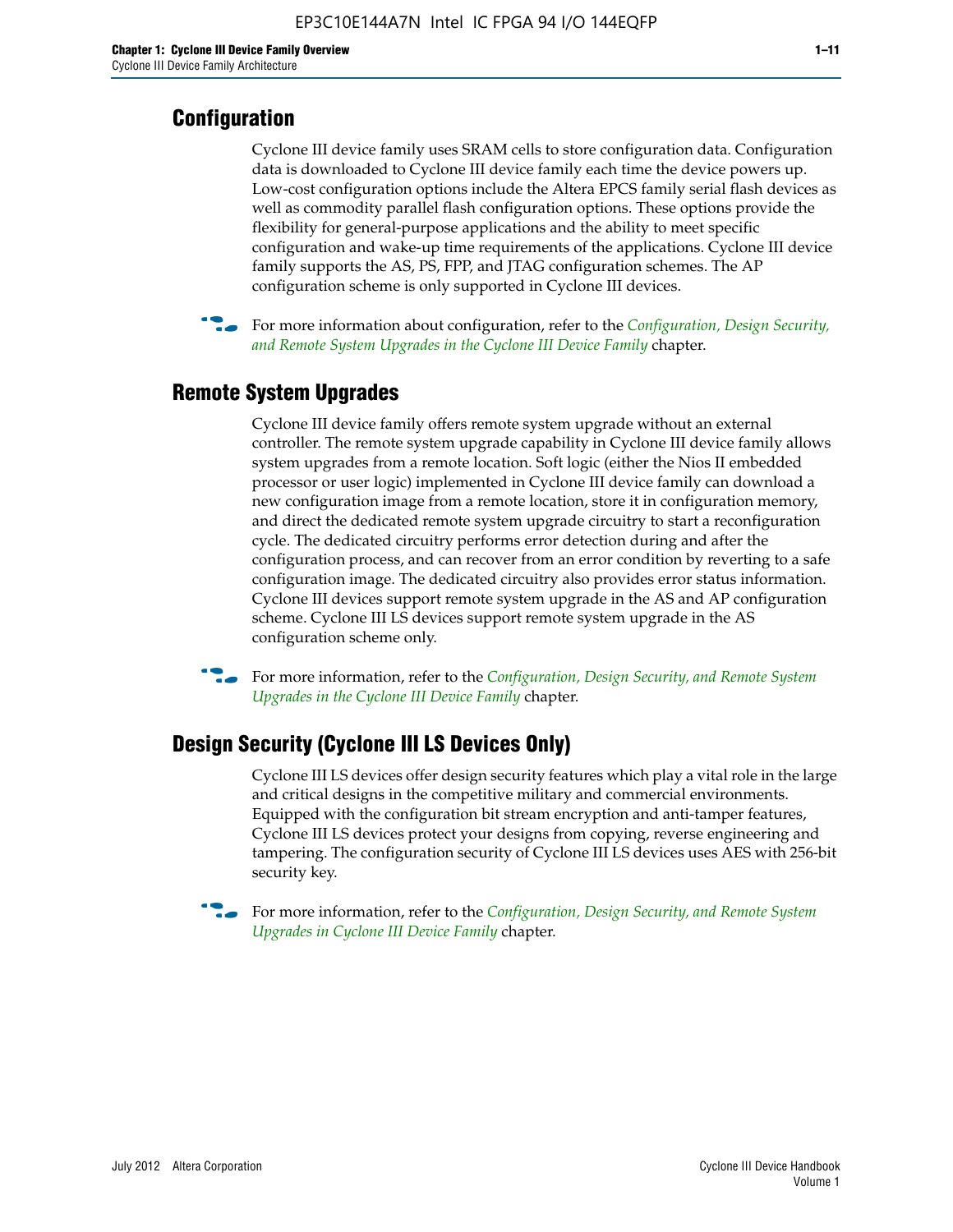## **Reference and Ordering Information**

Figure 1–1 and Figure 1–2 show the ordering codes for Cyclone III and Cyclone III LS devices.







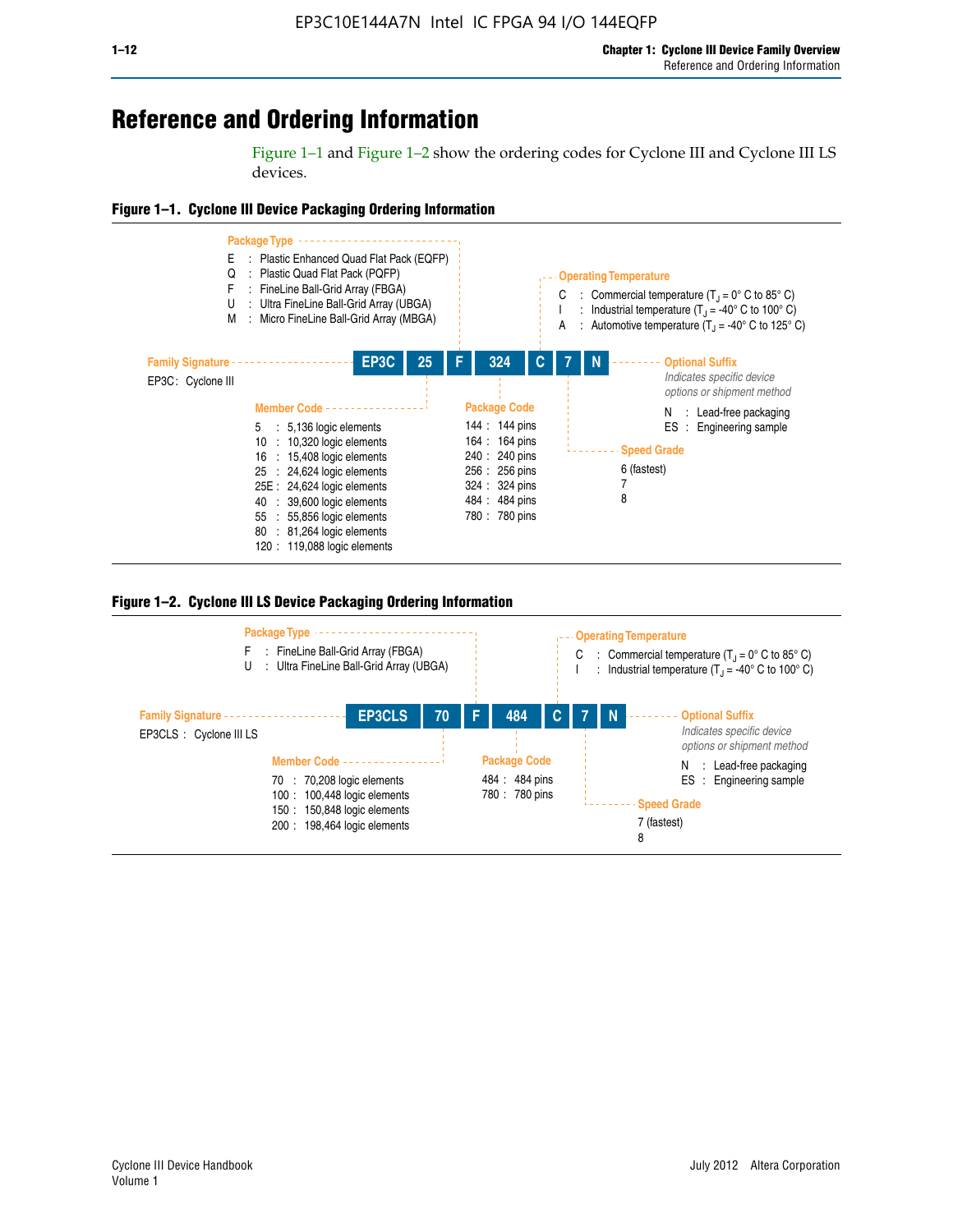## **Document Revision History**

Table 1–7 lists the revision history for this document.

| Table 1-7. Document Revision History |  |  |  |  |
|--------------------------------------|--|--|--|--|
|--------------------------------------|--|--|--|--|

| <b>Date</b>      | <b>Version</b> | <b>Changes</b>                                                                                                                                                                                                                                                                                                                                                                          |
|------------------|----------------|-----------------------------------------------------------------------------------------------------------------------------------------------------------------------------------------------------------------------------------------------------------------------------------------------------------------------------------------------------------------------------------------|
| <b>July 2012</b> | 2.4            | Updated 484 pin package code in Figure 1-1.                                                                                                                                                                                                                                                                                                                                             |
|                  |                | Updated Table $1-1$ and Table $1-2$ .                                                                                                                                                                                                                                                                                                                                                   |
| December 2011    | 2.3            | ■ Updated Figure $1-1$ and Figure $1-2$ .                                                                                                                                                                                                                                                                                                                                               |
|                  |                | <b>Updated hyperlinks.</b>                                                                                                                                                                                                                                                                                                                                                              |
|                  |                | $\blacksquare$ Minor text edits.                                                                                                                                                                                                                                                                                                                                                        |
| December 2009    | 2.2            | Minor text edits.                                                                                                                                                                                                                                                                                                                                                                       |
| <b>July 2009</b> | 2.1            | Minor edit to the hyperlinks.                                                                                                                                                                                                                                                                                                                                                           |
|                  |                | $\blacksquare$ Added Table 1-5.                                                                                                                                                                                                                                                                                                                                                         |
|                  |                | ■ Updated Table 1–1, Table 1–2, Table 1–3, and Table 1–4.                                                                                                                                                                                                                                                                                                                               |
| <b>June 2009</b> | 2.0            | • Updated "Introduction", "Cyclone III Device Family Architecture", "Embedded Multipliers<br>and Digital Signal Processing Support ", "Clock Networks and PLLs ", "I/O Features ",<br>"High-Speed Differential Interfaces ", "Auto-Calibrating External Memory Interfaces",<br>"Quartus II Software Support", "Configuration ", and "Design Security (Cyclone III LS<br>Devices Only)". |
|                  |                | Removed "Referenced Document" section.                                                                                                                                                                                                                                                                                                                                                  |
|                  |                | • Updated "Increased System Integration" section.                                                                                                                                                                                                                                                                                                                                       |
| October 2008     | 1.3            | Updated "Memory Blocks" section.                                                                                                                                                                                                                                                                                                                                                        |
|                  |                | • Updated chapter to new template.                                                                                                                                                                                                                                                                                                                                                      |
|                  |                | Added 164-pin Micro FineLine Ball-Grid Array (MBGA) details to Table 1-2, Table 1-3 and<br>Table $1-4$ .                                                                                                                                                                                                                                                                                |
| May 2008         | 1.2            | $\blacksquare$ Updated Figure 1-2 with automotive temperature information.                                                                                                                                                                                                                                                                                                              |
|                  |                | • Updated "Increased System Integration" section, Table 1-6, and "High-Speed Differential<br>Interfaces" section with BLVDS information.                                                                                                                                                                                                                                                |
|                  |                | Removed the text "Spansion" in "Increased System.                                                                                                                                                                                                                                                                                                                                       |
|                  |                | Integration" and "Configuration" sections.                                                                                                                                                                                                                                                                                                                                              |
|                  |                | Removed trademark symbol from "MultiTrack" in "MultiTrack Interconnect".                                                                                                                                                                                                                                                                                                                |
| <b>July 2007</b> | 1.1            | Removed registered trademark symbol from "Simulink" and "MATLAB" from "Embedded<br>Multipliers and Digital.                                                                                                                                                                                                                                                                             |
|                  |                | Signal Processing Support" section.                                                                                                                                                                                                                                                                                                                                                     |
|                  |                | Added chapter TOC and "Referenced Documents" section.                                                                                                                                                                                                                                                                                                                                   |
| March 2007       | 1.0            | Initial release.                                                                                                                                                                                                                                                                                                                                                                        |